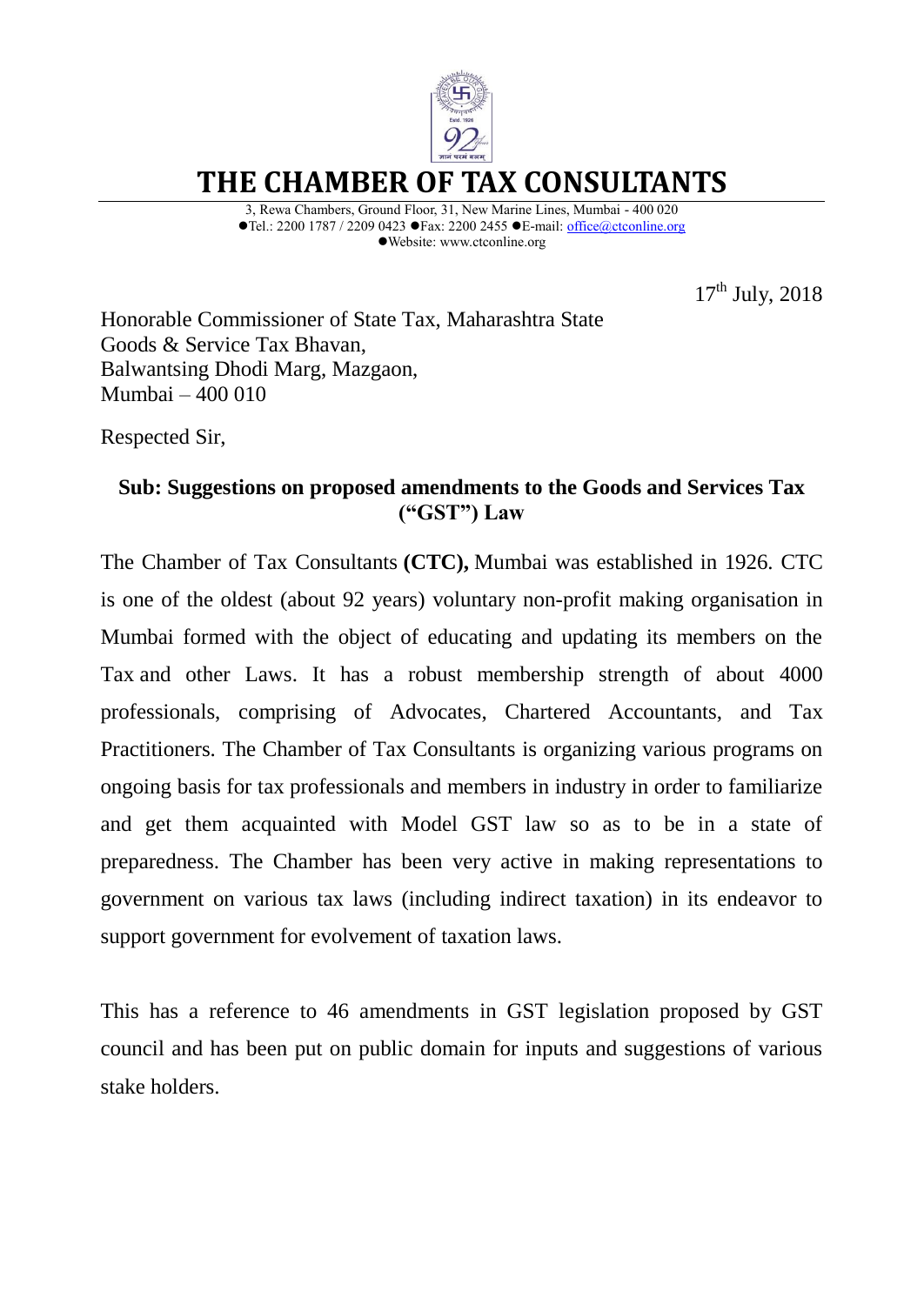Sir, the law governing GST is at its nascent stage and we believe that active participation at this stage of the law would go a long way in the development of law, reducing litigation and smooth administration of the levy.

At the outset, we welcome the proposed amendments to the GST law suggested by the Department of Revenue for addressing grievances of the taxpayers, simplifying tax administration and avoiding litigation.

In our endeavour to contribute to the development of the law, we have sent our representation on proposed amendments to The Additional Secretary, Office of the GST Council Secretariat, New Delhi on 15<sup>th</sup> July, 2018.

We are submitting herewith said representation for consideration by State GST Authorities. We earnestly request you to take cognizance of the same.

Thanking you, Yours truly,

# For **Indirect Taxes Committee of The Chamber of Tax Consultants**

| Sd/-      | $Sd/-$                           | $Sd$ /-          |  |
|-----------|----------------------------------|------------------|--|
|           | CA Hinesh Doshi Mahendra Sanghvi | <b>CA</b> Naresi |  |
| President | Chairman                         | Chairman         |  |

*CA Naresh Sheth Indirect Tax Committee*

# **Encl: Suggestions on proposed changes in the GST law**

*Committee* 

**CC: Honorable Joint Commissioner State Tax, GST Cell, Mumbai, Maharashtra** 

*Law & Representation*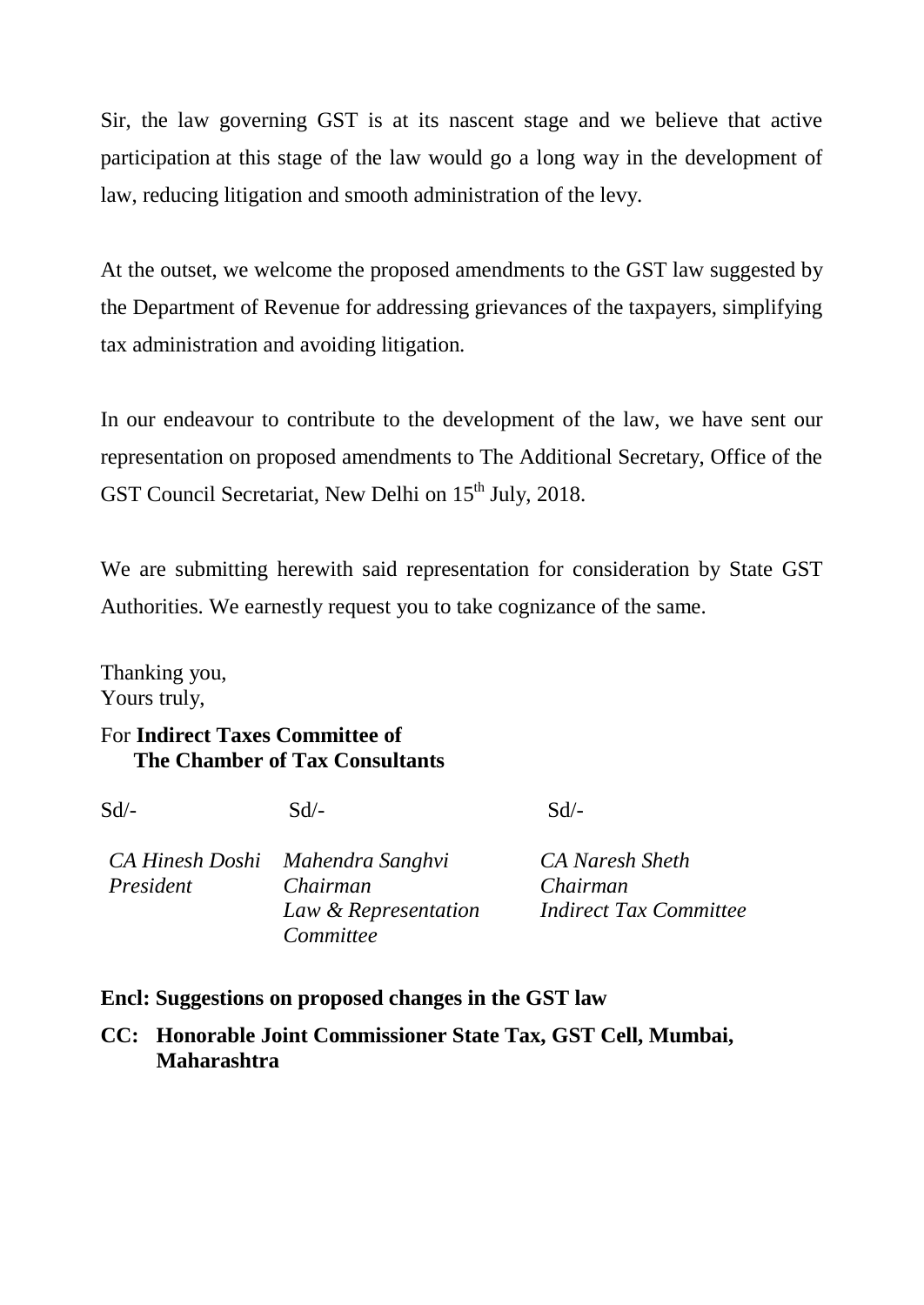

# **THE CHAMBER OF TAX CONSULTANTS**

**3, Rewa Chambers, Ground Floor, 31, New Marine Lines, Mumbai – 400 020. Tel.: 2200 1787 / 2209 0423 • Fax: 2200 2455 • Email: office@ctconline.org • Website: www.ctconline.org**

# **Suggestions on**

# **Proposed Amendments to GST Law**

# **July, 2018**

# **Suggestions on Proposed Amendments in GST Law**

# **INDEX**

| Sr.<br>No. |          | <b>Particulars</b>                     |       |     | proposed<br>amendment | <b>Sl. No. of the</b> See Annexure |
|------------|----------|----------------------------------------|-------|-----|-----------------------|------------------------------------|
| 1.         | Proposed | Amendments                             | which | are | 1 to 5, 7, 10,        |                                    |
|            |          | welcomed without any suggestions       |       |     | 11, 12, 13, 14,       |                                    |
|            |          |                                        |       |     | 19, 21, 23, 24,       |                                    |
|            |          |                                        |       |     | 25, 26, 27, 28,       |                                    |
|            |          |                                        |       |     | 29, 30, 31, 32,       |                                    |
|            |          |                                        |       |     | 34, 38, 42, 43,       |                                    |
|            |          |                                        |       |     | 44, 45, 46            |                                    |
| 2.         | Proposed | Amendments which                       |       | are | 6, 8, 9, 18, 33,      |                                    |
|            |          | welcomed with the only suggestion that |       |     | 39, 40,               |                                    |
|            |          | the said amendments should be made     |       |     |                       |                                    |
|            |          | retrospectively w.e.f. 1.7.2017        |       |     |                       |                                    |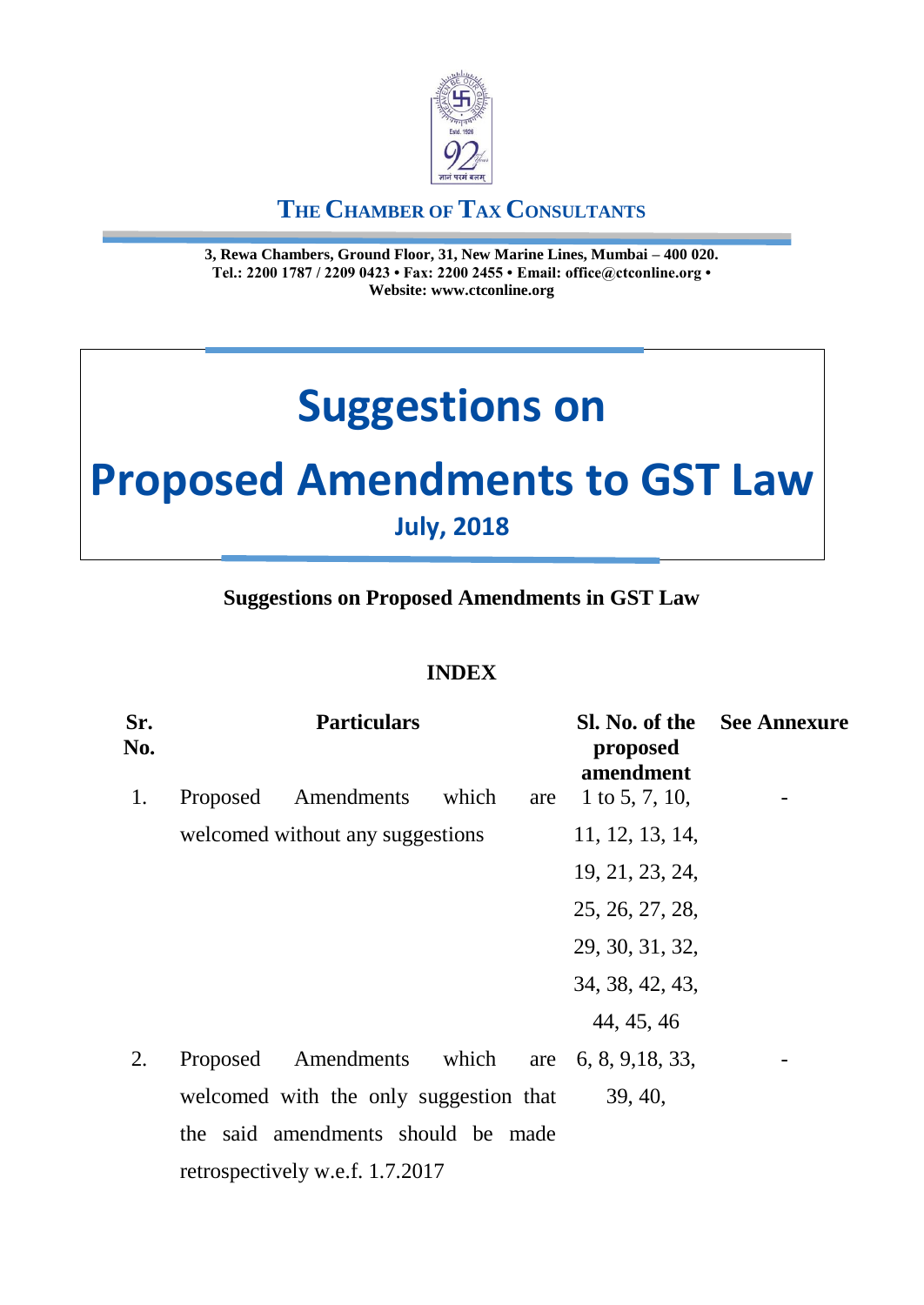- 3. Proposed Amendments which welcomed with the certain additional 22, 35, 36, 37, important suggestion made in bold and italics in last column. 15, 16, 17, 20, Annexure 1 41
- 4 Additional suggestions for amendments (not proposed) but may be considered in view of the larger public interest - Annexure 2

# *Note: The reference to Sl. Nos. are the Sl. Nos. given in the proposed amendments in GST Law rolled out by the Government.*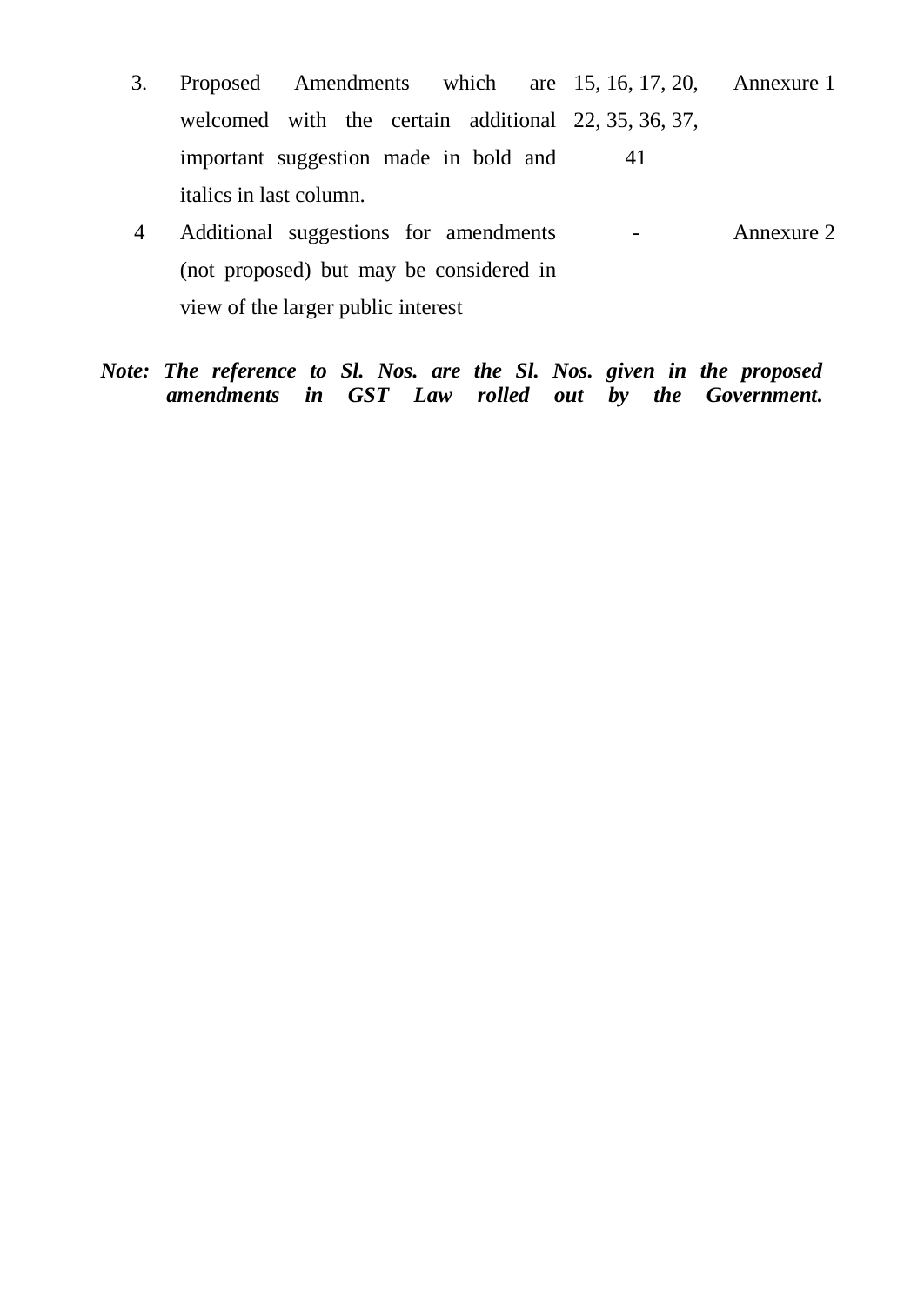# **Annexure 1**

|            |                           | As per GST Council's proposed amendments                                                                                                                                                                                                                                                                                                                                                                                                                                           | $\alpha$ , $\alpha$ , $\alpha$ , $\alpha$ , $\alpha$ , $\alpha$ , $\alpha$ , $\alpha$ , $\alpha$ , $\alpha$ , $\alpha$ , $\alpha$ , $\alpha$ , $\alpha$ , $\alpha$ , $\alpha$ , $\alpha$ , $\alpha$ , $\alpha$ , $\alpha$ , $\alpha$ , $\alpha$ , $\alpha$ , $\alpha$ , $\alpha$ , $\alpha$ , $\alpha$ , $\alpha$ , $\alpha$ , $\alpha$ , $\alpha$ , $\alpha$                                                                                                                                                                                                                                                                       | <b>Suggestions by Chamber of Tax</b><br><b>Consultants</b>                                                                                                                                                                                                                                                                                                                                                                                                                                                                                                                                       |
|------------|---------------------------|------------------------------------------------------------------------------------------------------------------------------------------------------------------------------------------------------------------------------------------------------------------------------------------------------------------------------------------------------------------------------------------------------------------------------------------------------------------------------------|-------------------------------------------------------------------------------------------------------------------------------------------------------------------------------------------------------------------------------------------------------------------------------------------------------------------------------------------------------------------------------------------------------------------------------------------------------------------------------------------------------------------------------------------------------------------------------------------------------------------------------------|--------------------------------------------------------------------------------------------------------------------------------------------------------------------------------------------------------------------------------------------------------------------------------------------------------------------------------------------------------------------------------------------------------------------------------------------------------------------------------------------------------------------------------------------------------------------------------------------------|
| Sl.<br>No. | Section/Subsection/Clause | Amendments as shown in<br>Red and Strikethrough<br>CGST Act, 2017                                                                                                                                                                                                                                                                                                                                                                                                                  | <b>Rationale/Remarks</b>                                                                                                                                                                                                                                                                                                                                                                                                                                                                                                                                                                                                            |                                                                                                                                                                                                                                                                                                                                                                                                                                                                                                                                                                                                  |
| 15.        | 16(2) Second proviso      | 16<br>$\cdots$<br>Subject to<br>the<br>(c)<br>provisions of section 41,<br>tax charged in<br>the<br>respect of such supply<br>has been actually paid<br>to the<br>Government, either in<br>cash<br>through<br><sub>or</sub><br>utilisation of input tax<br>admissible<br>credit<br>in<br>respect of the<br>said<br>supply; and<br>he has furnished<br>(d)<br>the return under section<br>39:<br>Provided that -----:<br>Provided further that where<br>a recipient fails to pay to | It is proposed to remove the liability<br>to pay interest in case where the<br>recipient has been made liable to pay<br>an amount equal to the ITC availed in<br>case he fails to pay to the supplier of<br>goods or services or both the amount<br>towards the value of supply along<br>with tax payable thereon within a<br>period of 180 days from the date of<br>issue of invoice by the supplier. Since<br>upon payment of the due amount to<br>the supplier, the recipient shall be<br>eligible to avail ITC of the said<br>amount, it is believed that liability to<br>pay interest is too onerous and should<br>be removed. | The condition of payment of principal<br>amount along with tax to the vendor<br>itself maybe removed since under GST<br>regime, the tax is payable on monthly<br>basis by every assessee irrespective of<br>recovery of consideration from the<br>recipient therefor the tax is always<br>received by the Government from the<br>vendor. Hence ITC to the recipient<br>should not be subjected to condition of<br>payment within 180 days. There was no<br>such condition in erstwhile local $VAT$<br>laws as well as Central Excise law for<br>availing CENVAT/Set-off of tax paid<br>on goods. |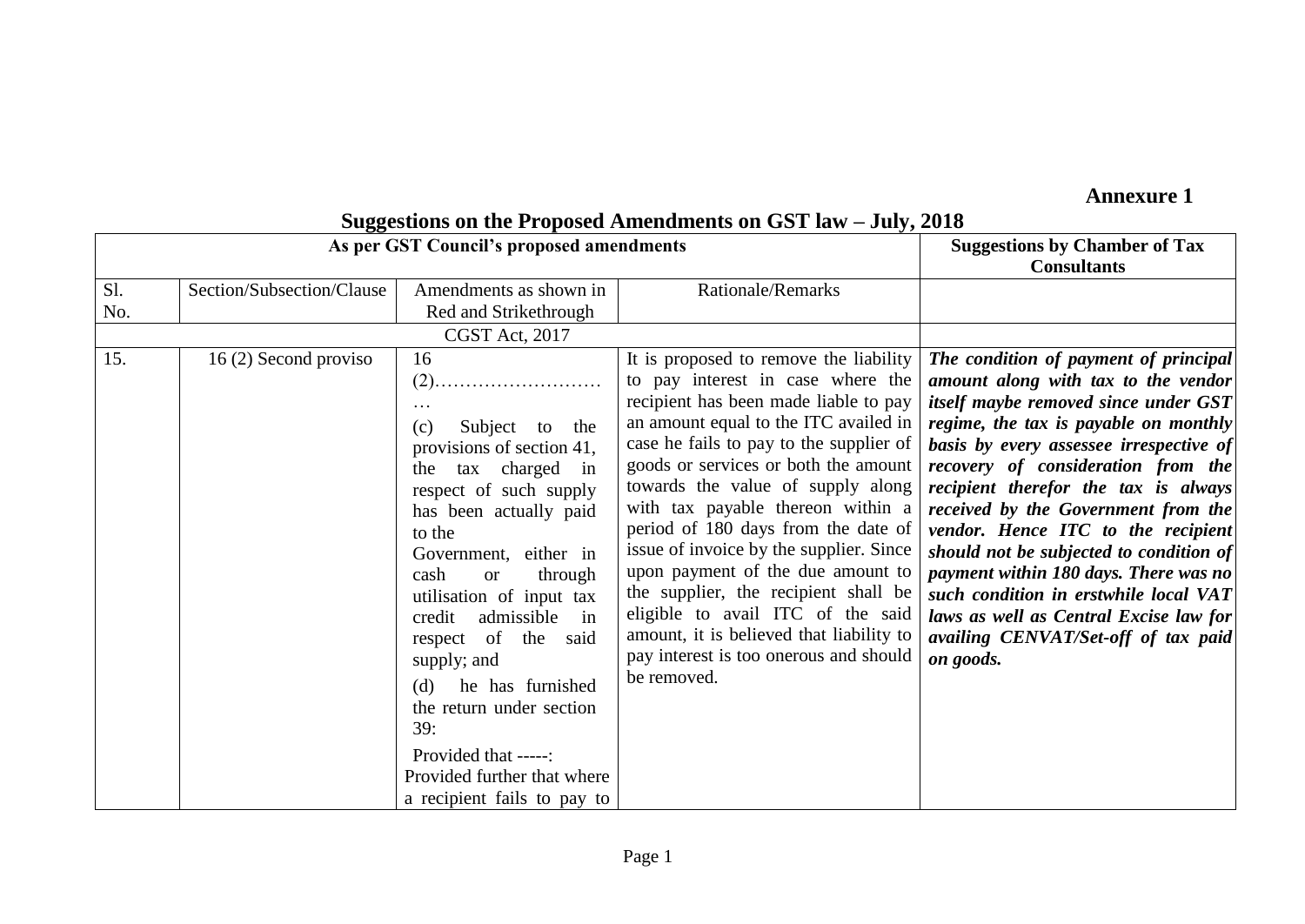|     |       | the supplier of goods or        |                                         |                                                                    |
|-----|-------|---------------------------------|-----------------------------------------|--------------------------------------------------------------------|
|     |       | services or both, other than    |                                         |                                                                    |
|     |       | the supplies on which tax       |                                         |                                                                    |
|     |       | payable on reverse<br><i>is</i> |                                         |                                                                    |
|     |       | charge basis, the amount        |                                         |                                                                    |
|     |       | towards the value of supply     |                                         |                                                                    |
|     |       | along with tax payable          |                                         |                                                                    |
|     |       | thereon within a period of      |                                         |                                                                    |
|     |       |                                 |                                         |                                                                    |
|     |       | one hundred and eighty          |                                         |                                                                    |
|     |       | days from the date of issue     |                                         |                                                                    |
|     |       | of invoice by the supplier,     |                                         |                                                                    |
|     |       | an amount equal to the          |                                         |                                                                    |
|     |       | input tax credit availed by     |                                         |                                                                    |
|     |       | the recipient shall be added    |                                         |                                                                    |
|     |       | to his output tax liability,    |                                         |                                                                    |
|     |       | along with interest thereon,    |                                         |                                                                    |
|     |       | in such manner as may be        |                                         |                                                                    |
|     |       | prescribed:                     |                                         |                                                                    |
| 16. | 17(3) | $17$ (3) The value of           | It is proposed to allow availment       | <b>The</b><br><i>objective</i> of<br><i>the</i><br><i>proposed</i> |
|     |       | exempt supply under sub-        | of ITC on activities or transactions    | amendment is to prevent reversal of                                |
|     |       | section (2) shall be such       | specified in Schedule III (other than   | <b>ITC</b> on account of turnover in respect                       |
|     |       | as may be prescribed, and       | sale of land and, subject to clause (b) | of certain transactions included in                                |
|     |       | shall include supplies on       | of paragraph 5 of Schedule II, sale     | Schedule III. However, in cases where                              |
|     |       | which the recipient is          | of building) by excluding it from the   | the assessee is engaged exclusively in                             |
|     |       | liable to pay tax on            | ambit of 'exempt supply' on which       | such kind of transactions (say, supply                             |
|     |       | charge<br>reverse<br>basis,     | ITC is blocked.                         | of goods from a place in the non-                                  |
|     |       | transactions in securities,     | The proposed amendment is $a \mid$      | taxable territory to another place in the                          |
|     |       | sale of land and, subject       | taxpayer friendly measure.              | non-taxable territory without<br>such                              |
|     |       | to clause (b) of paragraph      |                                         | goods entering into the taxable                                    |
|     |       | 5 of Schedule II, sale of       |                                         | territory), and does not have any other                            |
|     |       | building but shall not          |                                         | taxable supplies then such assesses                                |
|     |       | include the value<br>- of       |                                         | would not be eligible to claim refund of                           |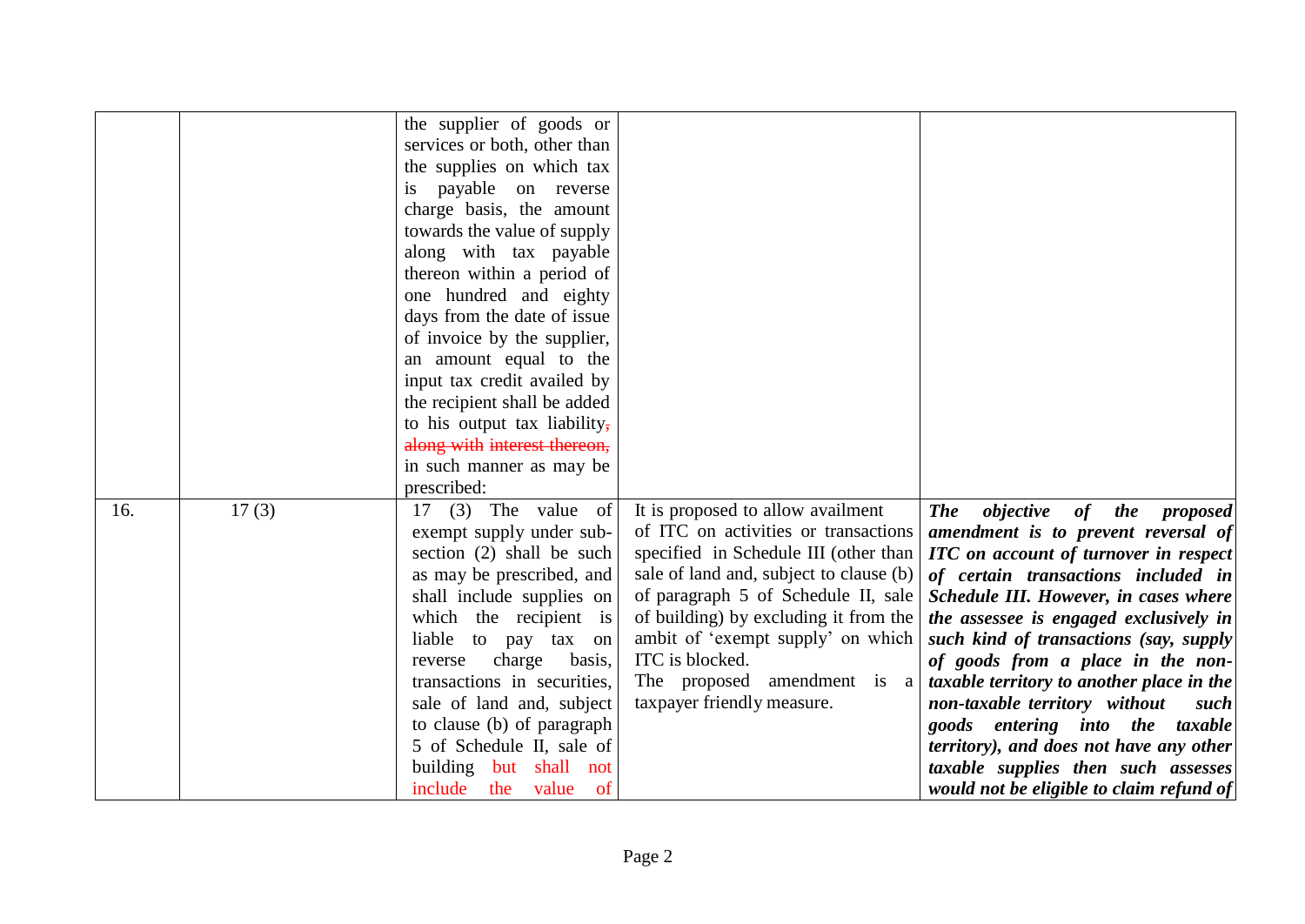|     |                               | activities or transactions<br>(other than sale of land<br>and, subject to clause (b)<br>of<br>paragraph<br>$\mathfrak{S}$<br>of<br>Schedule<br>$\mathbf{II}$<br>sale<br><sub>of</sub><br>specified<br>building)<br>in<br>Schedule III.                                                                                                                                                                                                                                   |                                                                                                                                                                                                                                                                                                                                                                                                                                                                                                                                                                                                                                                                                                                                         | the ITC as such transactions are not<br>considered as exports (zero rated).<br>Since in such transactions<br><i>the</i><br>consideration is received in convertible<br>foreign exchange by the Indian Seller,<br>it<br>$\boldsymbol{i}$ s<br>suggested<br><i>that</i><br>suitable<br>amendments be made in the provisions<br>relating to refund of ITC in relation to<br>zero rated supply also so that the<br>supplier involved exclusively in such<br>transactions is also eligible to claim the<br>refund of unutilized ITC.   |
|-----|-------------------------------|--------------------------------------------------------------------------------------------------------------------------------------------------------------------------------------------------------------------------------------------------------------------------------------------------------------------------------------------------------------------------------------------------------------------------------------------------------------------------|-----------------------------------------------------------------------------------------------------------------------------------------------------------------------------------------------------------------------------------------------------------------------------------------------------------------------------------------------------------------------------------------------------------------------------------------------------------------------------------------------------------------------------------------------------------------------------------------------------------------------------------------------------------------------------------------------------------------------------------------|-----------------------------------------------------------------------------------------------------------------------------------------------------------------------------------------------------------------------------------------------------------------------------------------------------------------------------------------------------------------------------------------------------------------------------------------------------------------------------------------------------------------------------------|
| 17. | 17 (5) (a), new (aa) $\&$ (b) | 17(5)<br>Notwithstanding<br>anything contained in sub-<br>section $(1)$ of section 16<br>and sub-section (1) of<br>section 18, input tax credit<br>shall not be available in<br>respect of the<br>following, namely:-<br>motor vehicles for<br>(a)<br>transportation of persons<br>having approved seating<br>capacity of not more than<br>thirteen persons<br>(including the<br>driver),<br>vessels and aircraft and<br>other conveyances<br>except when they are used- | It is proposed to expand the scope of<br>ITC availability in case of motor<br>vehicles having approved capacity of<br>not more than 13 persons (including<br>the driver) in case it is used for<br>specified purposes.<br>The amendment is sought to make it<br>clear that input tax credit would now<br>be available in respect of dumpers,<br>work-trucks, fork-lift trucks and other<br>special purpose motor vehicles. After<br>the amendment is carried out, input<br>tax credit would be denied only in<br>respect of motor vehicles for transport<br>of persons having approved seating<br>capacity of not more than 13 persons<br>(including the driver), vessels and<br>aircraft when these are used for<br>personal purposes. | Food & Beverages, outdoor catering,<br>life and health insurance of employees<br>and renting of motor vehicles used by<br>employees should be considered to be a<br>eligible credit since these are essential<br>for business. For possible personal<br>non-business purpose use an ad-hoc<br>disallowance of 25% of such ITC may<br>be considered as ineligible.<br><b>The</b><br>proposed requirement of statutory<br>compulsion maybe applicable to only<br>large firms. This is causing severe<br>hardships to smaller firms. |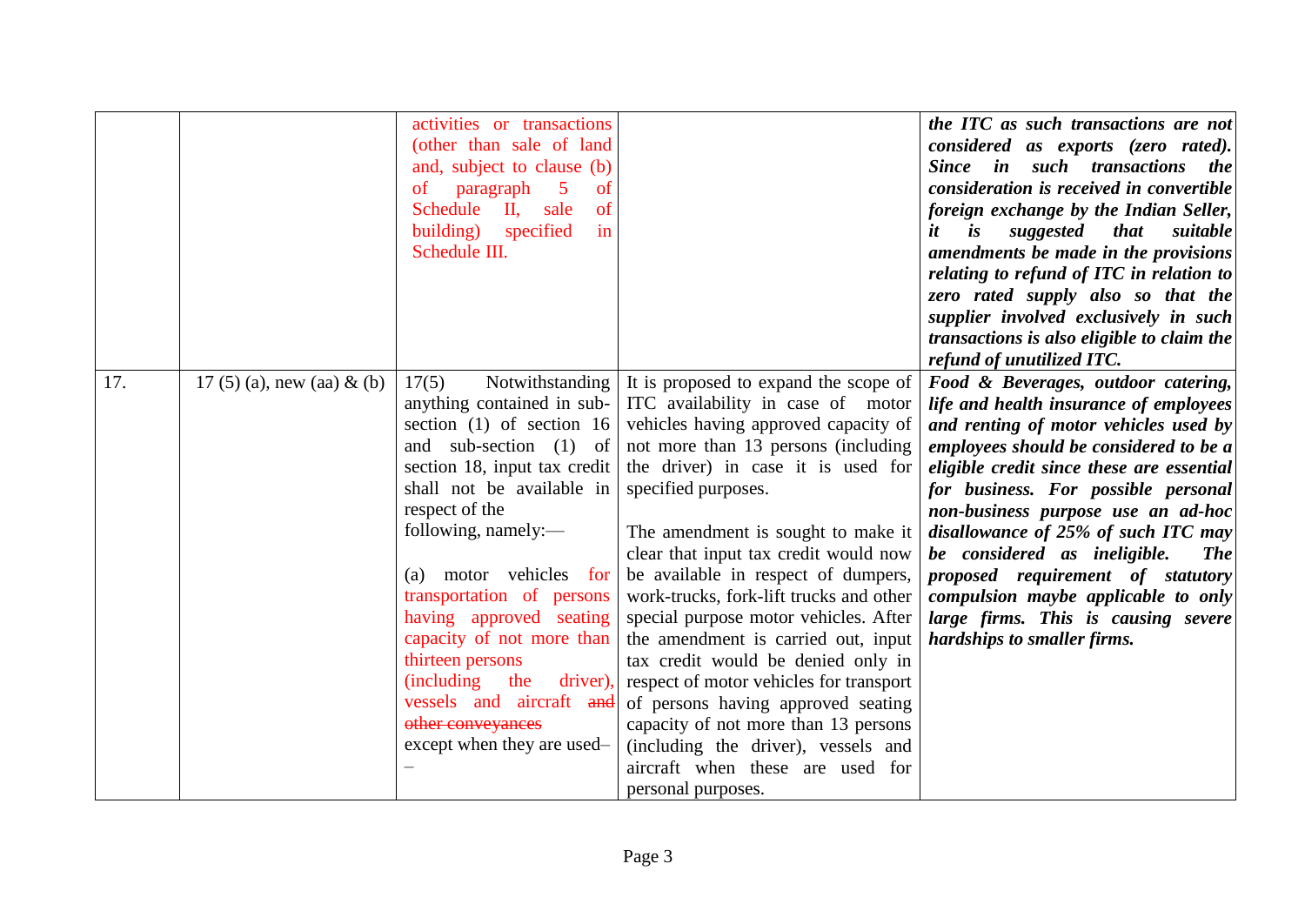| (i) for making the following  | An amendment is also being made to     |  |
|-------------------------------|----------------------------------------|--|
| taxable supplies, namely:—    | the effect that ITC will not be denied |  |
| further supply of<br>(A)      | in respect of motor vehicles if they   |  |
| such vehicles or vessels or   | are used for transportation of money   |  |
| aircraft conveyances; or      | for or by a banking company or a       |  |
| (B)<br>transportation of      | financial institution.                 |  |
| passengers; or                |                                        |  |
| imparting<br>training<br>on   |                                        |  |
| driving, flying, navigating   | The proposal is to clarify that ITC in |  |
| such vehicles, vessels or     | respect of services of general         |  |
| aircraft or conveyances;      | insurance, servicing, repair and       |  |
|                               | maintenance in respect of those motor  |  |
| for transportation of goods;  | vehicles, vessels and aircraft on      |  |
| and                           | which ITC is not available under       |  |
|                               | clause                                 |  |
| ) for transportation of money | $(a)$ .                                |  |
| for or by a banking           |                                        |  |
| company or a financial        |                                        |  |
| institution.                  |                                        |  |
|                               |                                        |  |
| (aa) services of general      |                                        |  |
| insurance, servicing, repair  |                                        |  |
| and maintenance in so far     |                                        |  |
| as they relate to motor       | The amendments seek to bring clarity   |  |
| vehicles.<br>vessels<br>and   | and correct the repetition of text.    |  |
| aircraft for which the credit |                                        |  |
| available<br>not<br>in<br>İS  |                                        |  |
| with<br>accordance<br>the     |                                        |  |
| provisions of clause (a);     |                                        |  |
|                               |                                        |  |
|                               |                                        |  |
| (b) the following supply of   |                                        |  |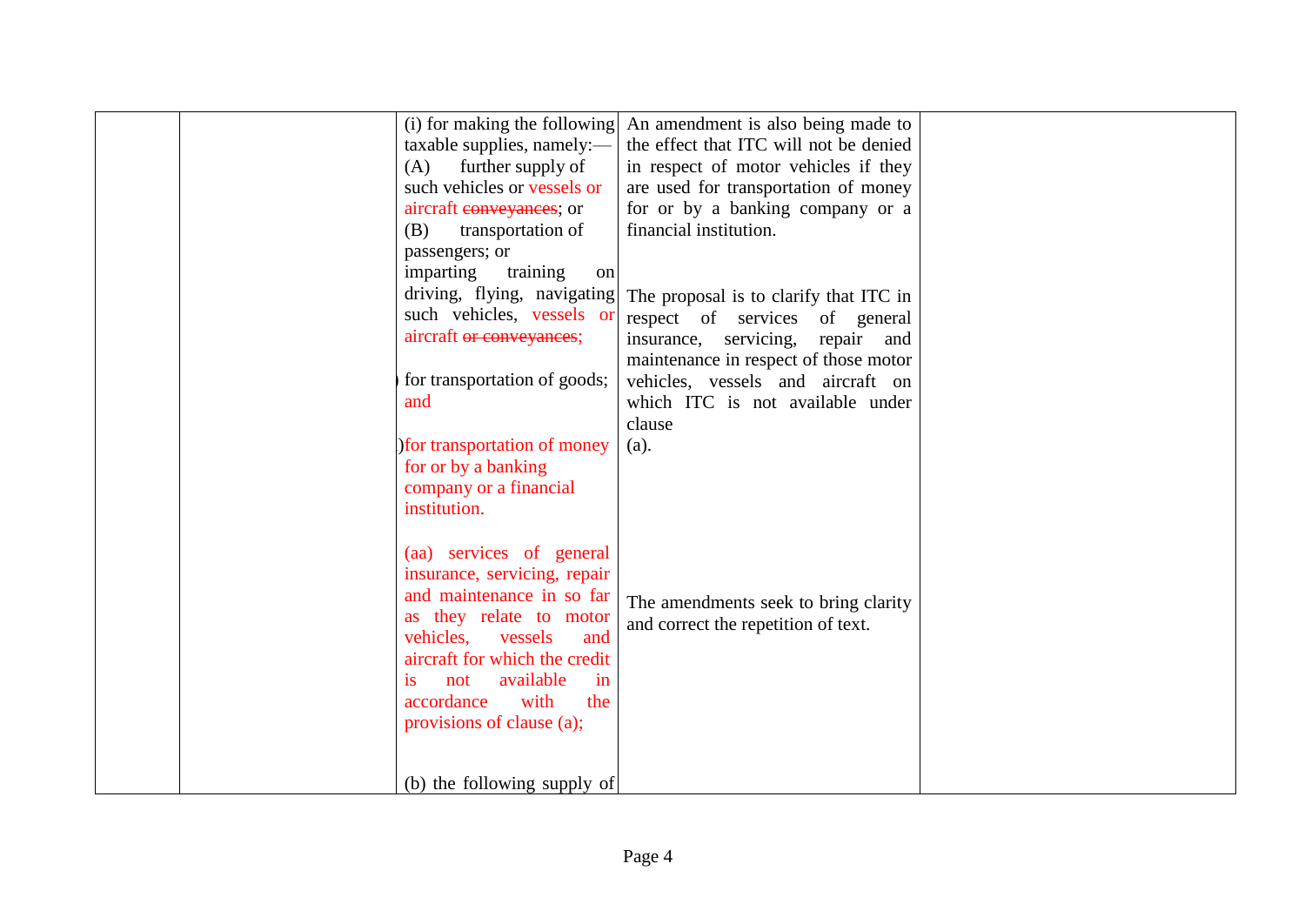|  | goods or services or both-<br>food<br>(i)<br>and<br>outdoor<br>beverages,<br>catering, beauty treatment,<br>health services, cosmetic<br>and plastic surgery, renting<br>or hiring of motor<br>vehicles, vessels<br>and<br>aircraft referred to in<br>clause (a), life insurance<br>health<br>insurance<br>and<br>except where an inward<br>supply of<br>goods or<br>services or both of a<br>particular category is used<br>by a registered person for<br>making an outward taxable<br>supply of the<br>same<br>category of goods or<br>services or both or as an<br>element of a taxable<br>mixed<br>composite<br><sub>or</sub><br>supply;<br>membership of a<br>(ii)<br>club, health and fitness<br>centre; and<br>(iii) rent-a-cab, life<br>health<br>insurance and<br>insurance except where-<br>(A) the Government<br>notifies the services which | The amendments seek to bring clarity<br>and correct the repetition of text.<br>Presently, in accordance with the<br>provisions of section $17(5)(b)$ , ITC is<br>not available in respect of food and<br>beverages, health services, travel<br>benefits to employees etc. This sub-<br>section is being amended to allow<br>ITC in respect of such goods or<br>services or both where the provision<br>of such goods or services or both is<br>obligatory for an employer to provide<br>to its employees under any law for the<br>time being in force.<br>This is<br>a<br>taxpayer-<br>friendly amendment. |  |
|--|---------------------------------------------------------------------------------------------------------------------------------------------------------------------------------------------------------------------------------------------------------------------------------------------------------------------------------------------------------------------------------------------------------------------------------------------------------------------------------------------------------------------------------------------------------------------------------------------------------------------------------------------------------------------------------------------------------------------------------------------------------------------------------------------------------------------------------------------------------|------------------------------------------------------------------------------------------------------------------------------------------------------------------------------------------------------------------------------------------------------------------------------------------------------------------------------------------------------------------------------------------------------------------------------------------------------------------------------------------------------------------------------------------------------------------------------------------------------------|--|
|  | are obligatory for an                                                                                                                                                                                                                                                                                                                                                                                                                                                                                                                                                                                                                                                                                                                                                                                                                                   |                                                                                                                                                                                                                                                                                                                                                                                                                                                                                                                                                                                                            |  |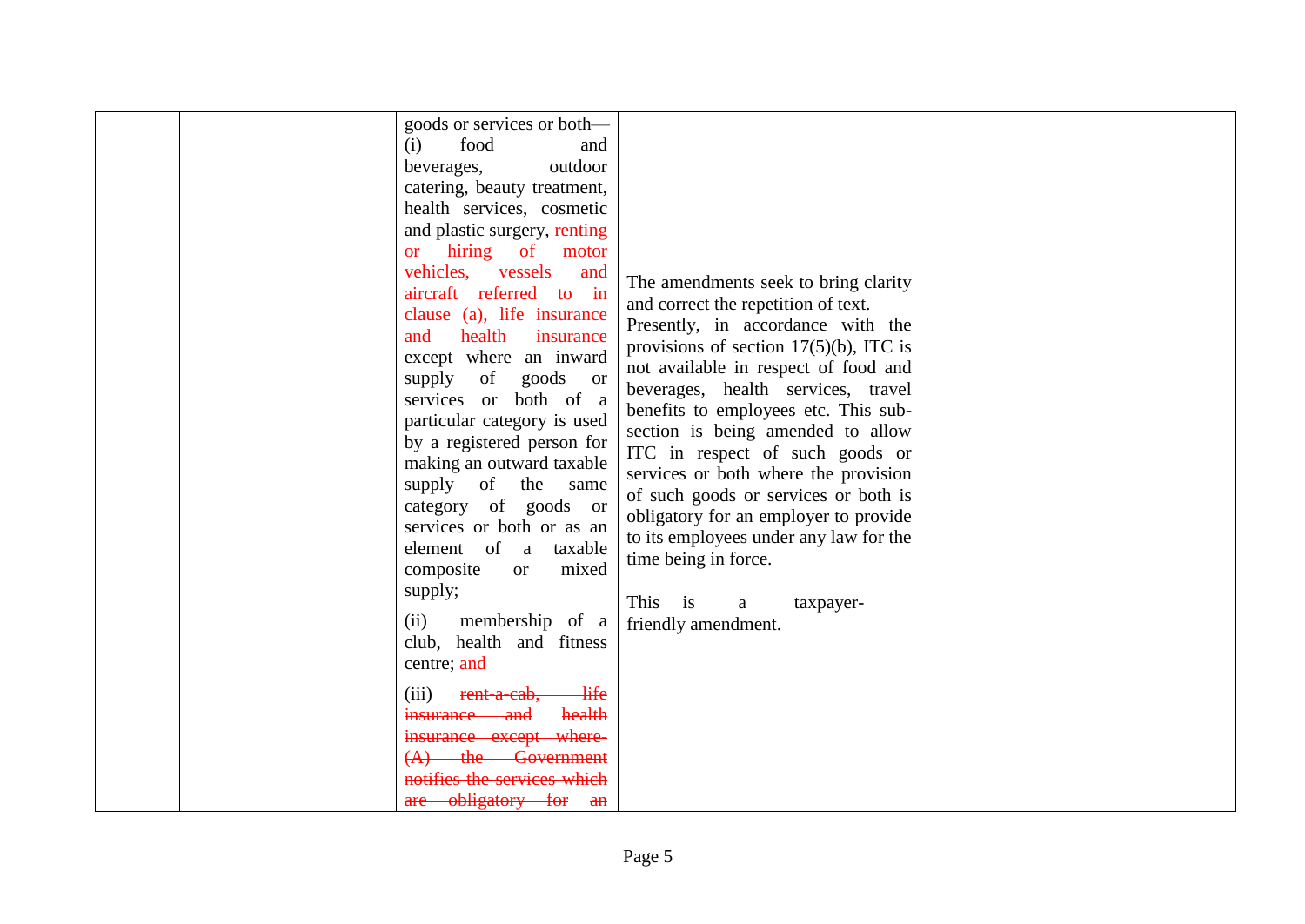| employer to provide to its   |  |
|------------------------------|--|
| employees under any law      |  |
| for the time being in force; |  |
| $\Theta$ <b>F</b>            |  |
|                              |  |
| (B) such inward supply of    |  |
| goods or services or both    |  |
| of a particular category is  |  |
| used by a registered person  |  |
| for making an outward        |  |
| taxable supply of the same   |  |
| category of goods or         |  |
| services or both or as part  |  |
| of a taxable composite or    |  |
| mixed supply; and            |  |
|                              |  |
|                              |  |
| benefits<br>(iii)<br>travel  |  |
| extended to employees on     |  |
| vacation such as leave or    |  |
| home travel concession:      |  |
|                              |  |
| Provided that the input tax  |  |
| credit in respect of such    |  |
| goods or services or both    |  |
| shall be available, where    |  |
| the provision of such goods  |  |
|                              |  |
| or services or both is       |  |
| obligatory for an employer   |  |
| to provide to its employees  |  |
| under any law for the time   |  |
| being in force.              |  |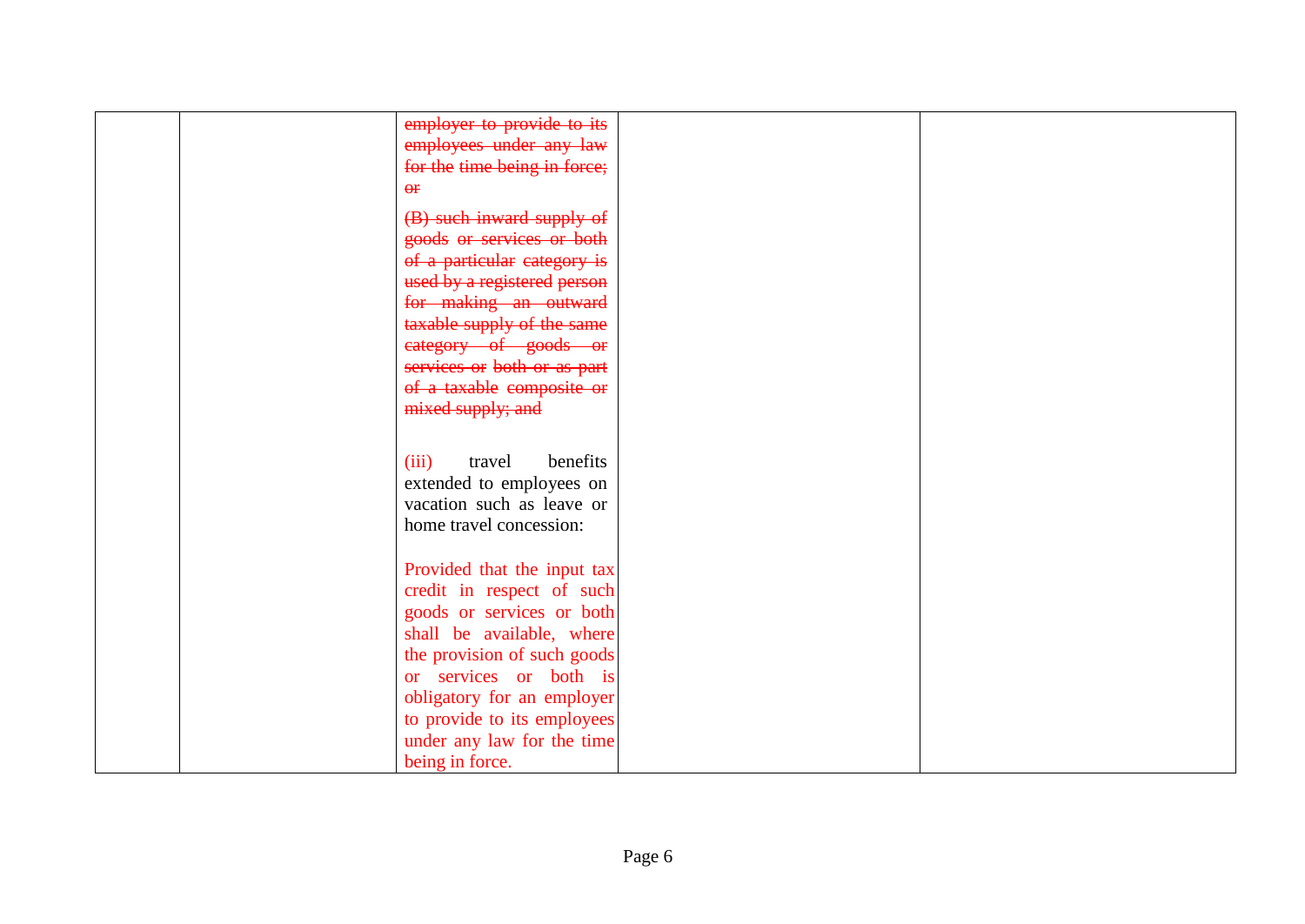| 20. | 24(x)                 | 24 (x) every electronic<br>commerce operator who is<br>required to collect tax at<br>source under section 52;                                                                                                                                                                                                                                                                                                                   | An e-commerce operator is presently<br>required<br>take<br>to<br>compulsory<br>registration in terms of section $24(x)$<br>even if his aggregate turnover in a<br>financial year does not exceed Rs. 20<br>lakhs. Clause $(x)$ of section 24 is<br>being amended to provide that only<br>those e-commerce operators who are<br>required to collect tax at source under<br>section 52 would be required to take<br>compulsory registration. Other e-<br>commerce operators who are not<br>required to collect tax at source under<br>section 52 would henceforth not be<br>required to take registration if their | There is a need to provide clarity that<br>in cases where a person is not required<br>to get registered vide Section 23, he<br>shall not be required to be registered<br>even if he is covered under Section 24.                                                                                                                                                                                                                                                                                                                                                                                                        |
|-----|-----------------------|---------------------------------------------------------------------------------------------------------------------------------------------------------------------------------------------------------------------------------------------------------------------------------------------------------------------------------------------------------------------------------------------------------------------------------|------------------------------------------------------------------------------------------------------------------------------------------------------------------------------------------------------------------------------------------------------------------------------------------------------------------------------------------------------------------------------------------------------------------------------------------------------------------------------------------------------------------------------------------------------------------------------------------------------------------|-------------------------------------------------------------------------------------------------------------------------------------------------------------------------------------------------------------------------------------------------------------------------------------------------------------------------------------------------------------------------------------------------------------------------------------------------------------------------------------------------------------------------------------------------------------------------------------------------------------------------|
| 22. | $29(1)$ , new proviso | 29 (1) The proper officer<br>may, either on his own<br>motion or on an application<br>filed by the registered<br>person or by his legal heirs,<br>in case of death of such<br>the<br>cancel<br>person,<br>registration,<br>such<br>in<br>within such<br>manner and<br>period<br>be<br>as<br>may<br>prescribed, having regard<br>the<br>circumstances<br>$\mathsf{to}$<br>$where, -$<br>(a)<br>(b)<br>(c)<br>the taxable person, | aggregate turnover in a<br>It is proposed to provide that once a<br>registered person has applied for<br>cancellation of registration, the proper<br>officer may temporarily suspend its<br>registration till the procedural<br>formalities for cancellation are<br>completed.<br>This measure would relieve the<br>taxpayer of continued compliance<br>burden under the law till such time as<br>the process of allowing cancellation<br>of registration is completed.                                                                                                                                          | The intention of the amendment is<br>relieve the assessee<br>from<br>to to<br>procedural<br>formalities<br>till<br>cancellation is completed.<br>However, provision should be<br>made to enable the assessee to log<br>into the portal to file his return and<br>pay taxes and do other matters for<br>the period prior to cancellation<br>It is also recommended that there<br>is no specific provision in the<br>for<br>application<br>statute<br>for<br>cancellation of registration<br>$\boldsymbol{b}$<br>assessee who has opted<br>for<br>voluntary registration $U/s.25(3)$ . It<br>is recommended that suitable |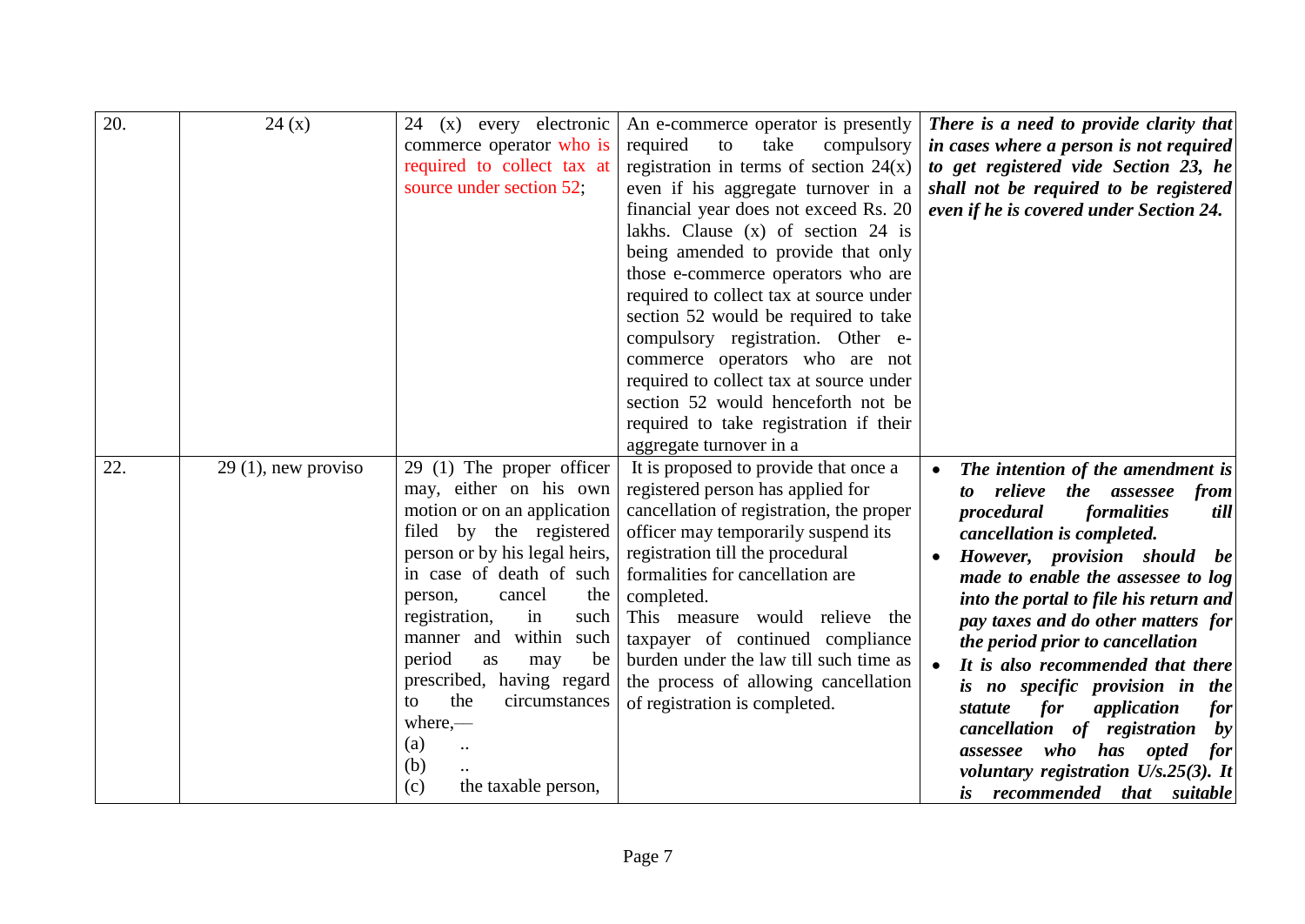|     |                                                       | other than the person<br>registered under subsection<br>$(3)$ of section 25, is no<br>longer liable to be<br>registered under section 22<br>or section 24.: Provided that<br>pending cancellation of<br>registration, the proper<br>officer may suspend the<br>registration of the person<br>subject to such conditions<br>and limitations as may be<br>prescribed.                                                                                     |                                                                                                                                                                                                                                                                                                                                                                                                                                                                                         | section be inserted whereby option<br>should be granted to assessee to<br>apply for cancellation in case of<br>voluntary registration.                                                                                                                                                              |
|-----|-------------------------------------------------------|---------------------------------------------------------------------------------------------------------------------------------------------------------------------------------------------------------------------------------------------------------------------------------------------------------------------------------------------------------------------------------------------------------------------------------------------------------|-----------------------------------------------------------------------------------------------------------------------------------------------------------------------------------------------------------------------------------------------------------------------------------------------------------------------------------------------------------------------------------------------------------------------------------------------------------------------------------------|-----------------------------------------------------------------------------------------------------------------------------------------------------------------------------------------------------------------------------------------------------------------------------------------------------|
|     | Appeals to Appellate Authority and Appellate Tribunal |                                                                                                                                                                                                                                                                                                                                                                                                                                                         |                                                                                                                                                                                                                                                                                                                                                                                                                                                                                         |                                                                                                                                                                                                                                                                                                     |
| 35. | 107(6)                                                | No appeal shall be filed<br>under<br>sub-section<br>(1),<br>unless the appellant has<br>paid-<br>(a) in full, such part of the<br>amount of tax, interest,<br>fine, fee and penalty<br>from<br>arising<br>the<br>impugned order, as is<br>admitted by him; and<br>(b) a sum equal to ten per<br>cent. of the remaining<br>amount of tax in dispute<br>arising from the said<br>subject<br>order,<br>to a<br>maximum of twenty-<br>five crore rupees, in | Presently, in terms of section $107(6)$ ,<br>the appellant is required to pay a sum<br>equal to 10% of the tax in dispute<br>arising from the order being appealed<br>against for filing an appeal before the<br>Appellate Authority.<br>It is proposed to provide a ceiling of<br>Rs. 25 crore for filing an appeal<br>before the Appellate Authority. This<br>is a taxpayer- friendly amendment<br>especially in cases where the tax<br>demand is of hundreds of crores of<br>rupees. | The upper cap of Rs.25 Crores be<br>brought down to Rs.10 Crores in<br>line with the earlier Central Excise<br>/Service Tax regime.<br>Further, the quantum of pre-<br>deposit be reduced from 10% to<br>7.5% to be in line with the earlier<br><b>Central</b><br>Excise /Service<br>Tax<br>regime. |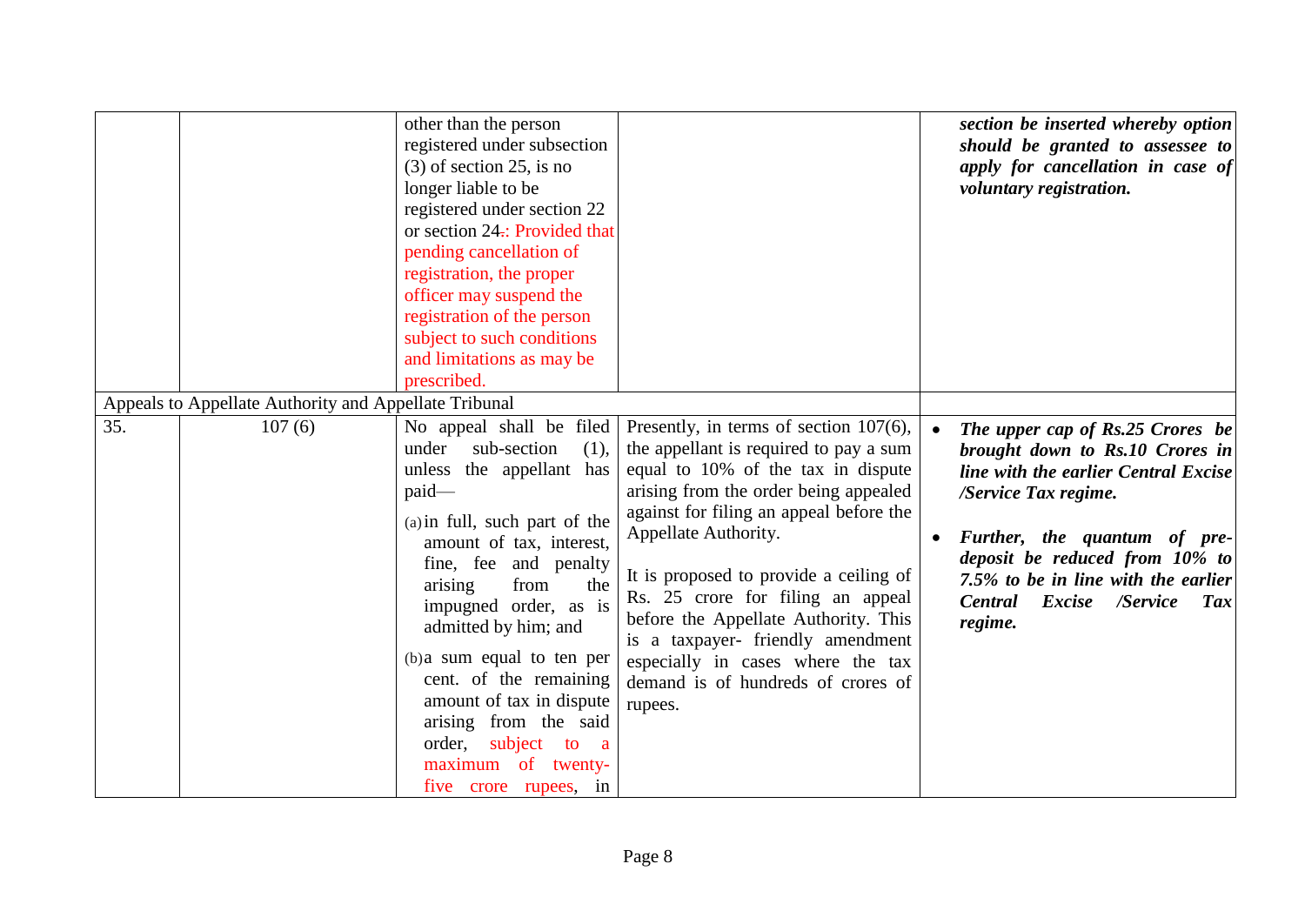| 36. | 112(8) | relation to which the<br>appeal has been filed.<br>No appeal shall be filed                                                                                                                                                                                                                                                                                                                                                                                                                                                                                     | In terms of section 112 $(8)$ , the                                                                                                                                                                                                                                                                                                                                                                                                                                                                                             | The upper cap of Rs. 50 Crores be                                                                                                                                                                                                                    |
|-----|--------|-----------------------------------------------------------------------------------------------------------------------------------------------------------------------------------------------------------------------------------------------------------------------------------------------------------------------------------------------------------------------------------------------------------------------------------------------------------------------------------------------------------------------------------------------------------------|---------------------------------------------------------------------------------------------------------------------------------------------------------------------------------------------------------------------------------------------------------------------------------------------------------------------------------------------------------------------------------------------------------------------------------------------------------------------------------------------------------------------------------|------------------------------------------------------------------------------------------------------------------------------------------------------------------------------------------------------------------------------------------------------|
|     |        | under<br>sub-section<br>(1),<br>unless the appellant has<br>paid-<br>in full, such part of<br>(a)<br>the amount of tax, interest,<br>fine, fee and penalty<br>arising from the impugned<br>order, as is admitted by<br>him; and<br>a sum equal to<br>(b)<br>twenty per cent. of the<br>remaining amount of tax in<br>dispute, in addition to the<br>amount paid under sub-<br>section $(6)$ of section 107,<br>arising from the said order,<br>subject to a maximum of<br>fifty crore<br>rupees,<br>in<br>relation to<br>which<br>the<br>appeal has been filed. | appellant is required to pay a sum<br>equal to 20% of the tax in dispute, in<br>addition to the amount paid under<br>section $107(6)$ , arising from the order<br>of the Appellate Authority for filing<br>an appeal before the Appellate<br>Tribunal.<br>This section is being amended to<br>provide a ceiling of Rs. 50 crores for<br>filing an appeal before the Appellate<br>Tribunal.<br>This is<br>taxpayer-friendly<br>a<br>amendment especially in cases where<br>the tax demand is of hundreds of<br>crores of rupees. | brought down to Rs.10 Crores in<br>line with the earlier Central Excise<br>/Service Tax regime.<br>Further, the quantum of pre-<br>deposit be reduced from 20% to<br>10% to be in line with the earlier<br><b>Central Excise /Service Tax regime</b> |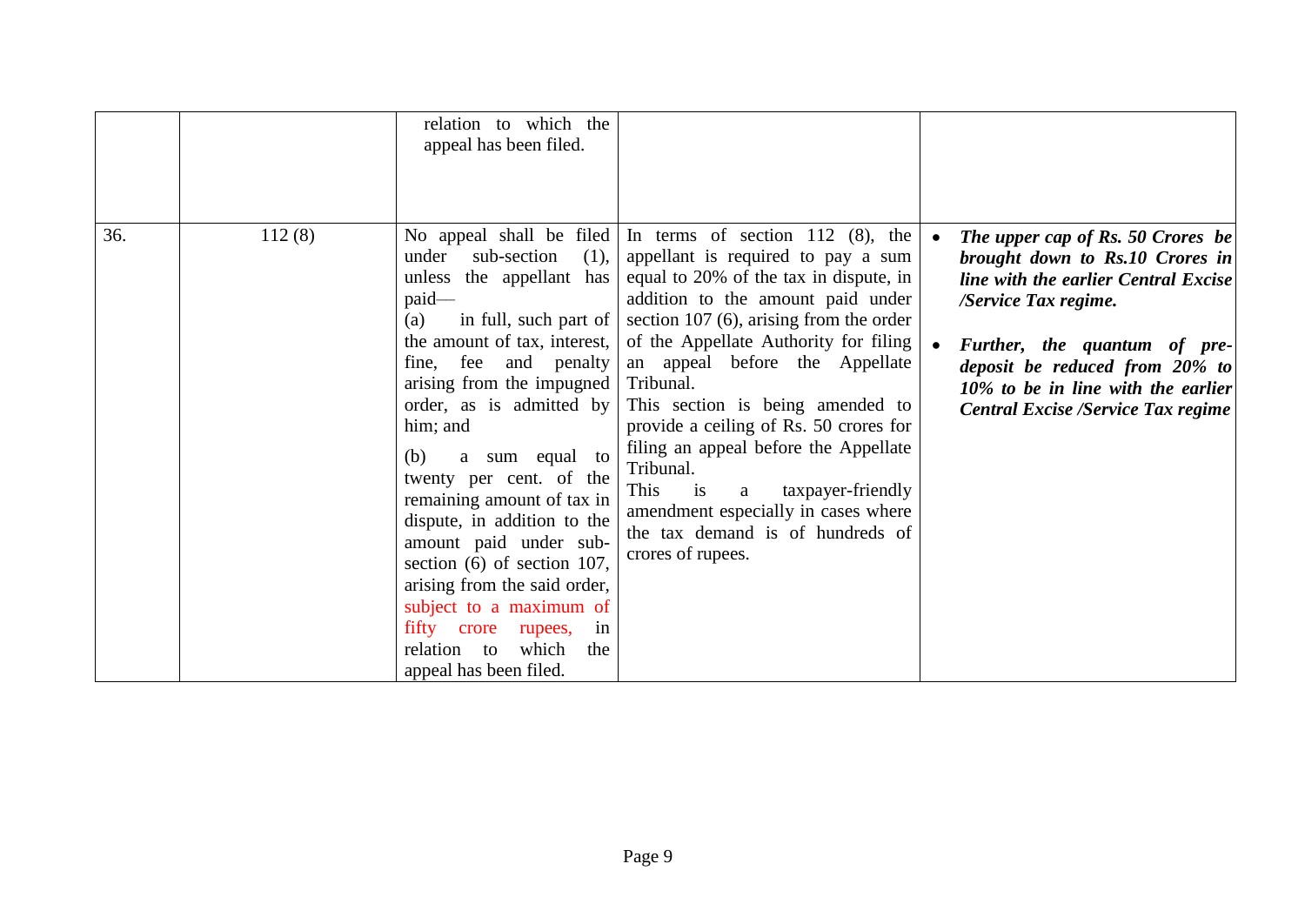| 37. | 140(1) | $(1)$ A registered person,              | It is proposed to clarify that only                                     | Since this amendment is related to                                           |
|-----|--------|-----------------------------------------|-------------------------------------------------------------------------|------------------------------------------------------------------------------|
|     |        | other than a person opting              | transitional credit of eligible duties                                  | transitional provisions, it would have                                       |
|     |        | to pay tax under section 10,            | can be carried forward in the return                                    | retrospective effect and the assessees                                       |
|     |        | shall be entitled to take, in           | and not all credits. This provision is                                  | who have carried forward ineligible                                          |
|     |        | his electronic credit ledger,           | already contained in rule $117(1)$ of                                   | credits in absence of any statutory                                          |
|     |        | the amount of CENVAT                    | the CGST Rules.                                                         | provisions restricting such credit                                           |
|     |        | credit of [eligible duties]             |                                                                         | would be exposed to interest and all                                         |
|     |        | carried forward in the                  |                                                                         | penal consequences. The assessees                                            |
|     |        | return relating to the period           | The eligible duties do not include the                                  | should be allowed to reverse such                                            |
|     |        | ending with the day                     |                                                                         |                                                                              |
|     |        | immediately preceding the               | additional duty of excise leviable<br>under section 3 of the Additional | ineligible credits without payment of<br>any interest<br><i>other</i><br>and |
|     |        |                                         |                                                                         | penal                                                                        |
|     |        | appointed day, furnished                | Duties of Excise (Textile and Textile                                   | consequences.                                                                |
|     |        | by him under the existing               | Articles) Act, 1978.                                                    |                                                                              |
|     |        | law in such manner as may               |                                                                         |                                                                              |
|     |        | be                                      |                                                                         |                                                                              |
|     |        | prescribed"                             |                                                                         |                                                                              |
|     |        |                                         |                                                                         |                                                                              |
|     |        | "Explanation<br>$1 - For$               |                                                                         |                                                                              |
|     |        | the purposes of sub-sections            |                                                                         |                                                                              |
|     |        | [(1)], (3),                             |                                                                         |                                                                              |
|     |        | $(4)$ and $(6)$ ,<br>the expr           |                                                                         |                                                                              |
|     |        | "eligible duties"                       |                                                                         |                                                                              |
|     |        | $means$ $\qquad$ $(i)$                  |                                                                         |                                                                              |
|     |        | $(ii) \dots$                            |                                                                         |                                                                              |
|     |        | $(iii)$                                 |                                                                         |                                                                              |
|     |        | (iv) the additional duty of             |                                                                         |                                                                              |
|     |        | leviable<br>excise<br><del>-under</del> |                                                                         |                                                                              |
|     |        | section 3 of the                        |                                                                         |                                                                              |
|     |        | Additional Duties<br>—of                |                                                                         |                                                                              |
|     |        | <b>Textile and Textile</b>              |                                                                         |                                                                              |
|     |        | Artieles) Act, 1978;"                   |                                                                         |                                                                              |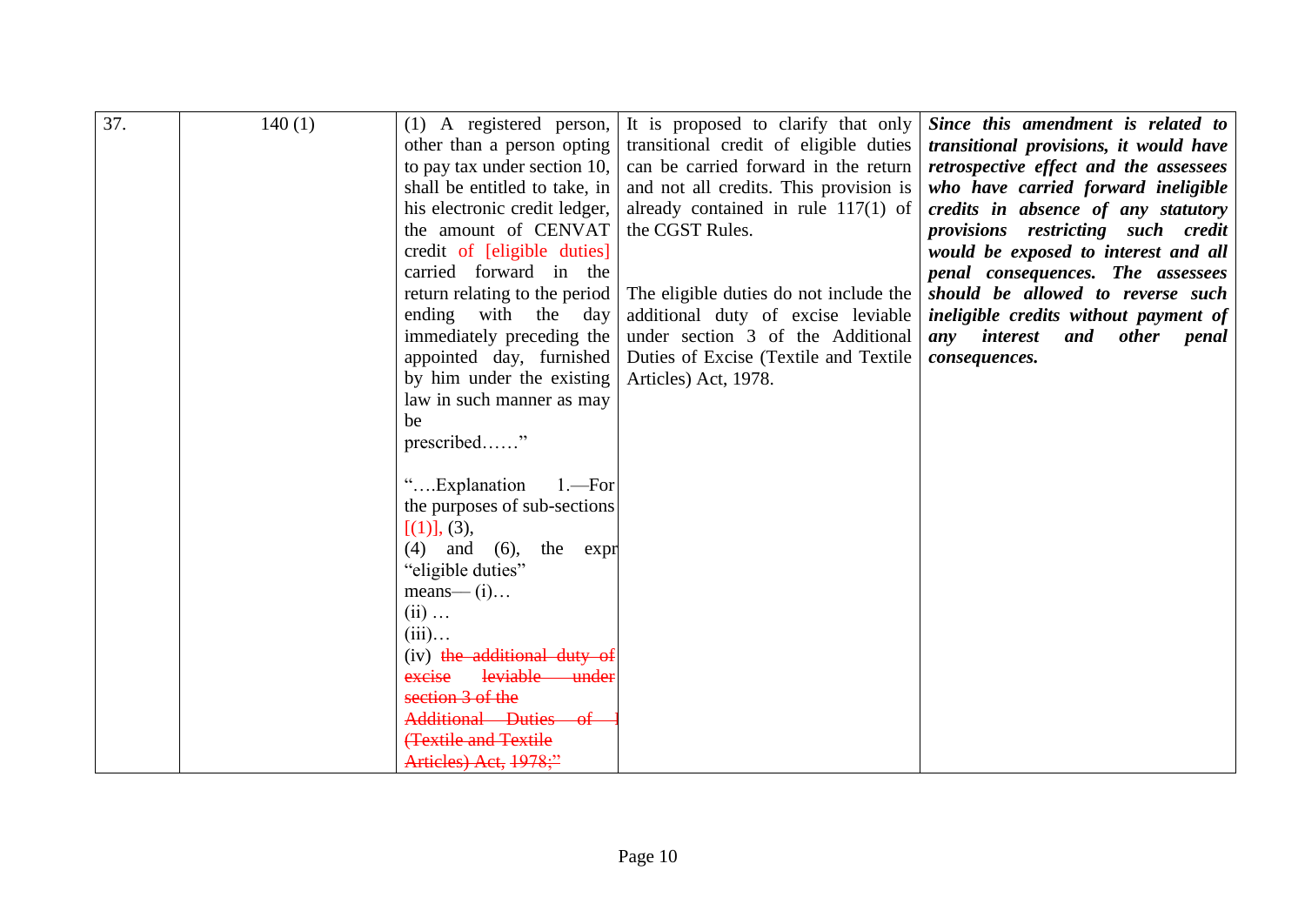| $(v) \ldots$ <sup>77</sup>            |                                          |  |
|---------------------------------------|------------------------------------------|--|
|                                       |                                          |  |
| "Explanation 2.—For the               |                                          |  |
| purposes of sub-sections (1)          |                                          |  |
| and (5), the expression               |                                          |  |
| "eligible duties"                     |                                          |  |
| and taxes" means-                     |                                          |  |
| $(i)$                                 |                                          |  |
| $(ii) \dots$                          |                                          |  |
| $(iii)$                               |                                          |  |
| (iv) the additional duty of           |                                          |  |
| excise leviable under section         |                                          |  |
| $\frac{3}{5}$ of the                  |                                          |  |
| Additional Duties of E                |                                          |  |
| (Textile and Textile Articles)        |                                          |  |
|                                       |                                          |  |
| Aet,                                  |                                          |  |
| 1978;                                 |                                          |  |
| $(v)$ "                               |                                          |  |
|                                       |                                          |  |
| Explanation<br>$3 - For$              |                                          |  |
| removal of doubts, it is              | For removal of doubts, it is proposed    |  |
| clarified that the expression         | to clarify that the expression "eligible |  |
| "eligible duties and taxes"           | duties and taxes" excludes any cess      |  |
| excludes any cess which has           | which has not been specified in          |  |
| not been specified<br>in              | Explanation 1 or Explanation 2 above     |  |
| Explanation<br>$\vert$ 1<br><b>or</b> | and any cess which is collected as       |  |
| Explanation 2 above and               | additional duty of customs under sub-    |  |
| any cess which is collected           | section $(1)$ of section 3 of the        |  |
| additional<br>duty of<br><b>as</b>    | Customs Tariff Act, 1975.                |  |
| customs under sub-section             |                                          |  |
| $(1)$ of section 3 of the             |                                          |  |
| Customs Tariff Act, 1975.             |                                          |  |
|                                       |                                          |  |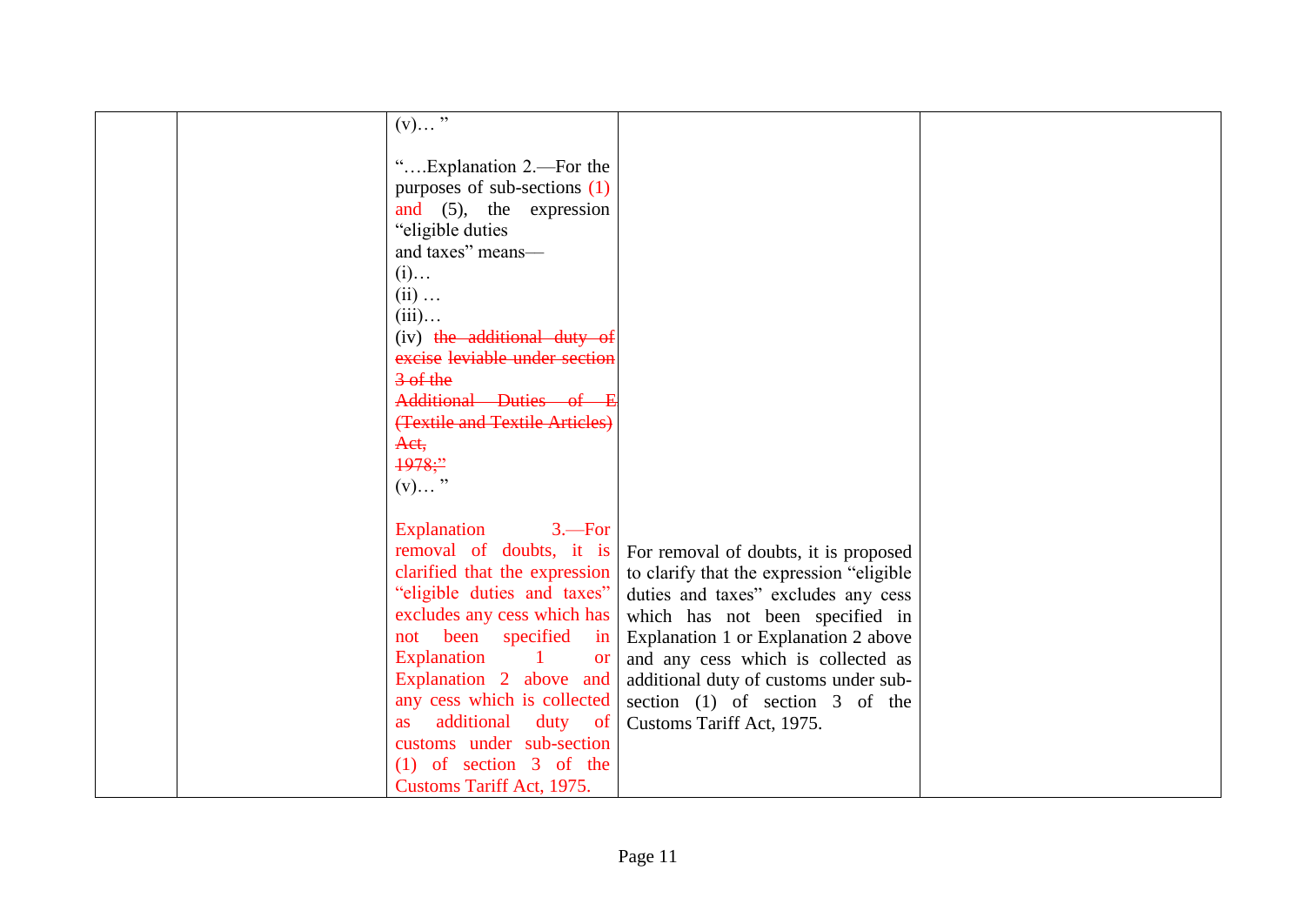| 41. | 12(8) | of services by way of<br>transportation of goods,<br>including by mail or courier<br>to,<br>(a)<br>person;<br>a person other than a<br>(b)<br>registered person, shall be<br>the location at which such This is<br>goods are handed over for friendly amendment.<br>their transportation:<br>Provided that if the<br>transportation of goods is to<br>a place outside India, the<br>place of supply shall be the<br>place of destination of such<br>goods. | 12 (8) The place of supply   In order to provide a level playing   The awowed objective to treat the<br>companies and promote export of<br>transportation of goods from a place<br>a registered person, in India to a place outside India by a<br>shall be the location of such   transporter located in India would not  <br>be chargeable to GST, as place of<br>supply will be outside India.<br>$\mathbf{a}$<br>taxpayer- | field to the domestic transportation <i>transaction</i> as export would be<br>achieved only if the definition of<br>goods, it is proposed that the "export of service" U/s. 2(6) be<br>amended to provide that in such<br>cases, the transaction would still<br>qualify as export of service even if<br>the location of recipient is in India<br>and money is also not received in<br>convertible foreign exchange but in<br><b>Indian Rupees.</b> |
|-----|-------|------------------------------------------------------------------------------------------------------------------------------------------------------------------------------------------------------------------------------------------------------------------------------------------------------------------------------------------------------------------------------------------------------------------------------------------------------------|-------------------------------------------------------------------------------------------------------------------------------------------------------------------------------------------------------------------------------------------------------------------------------------------------------------------------------------------------------------------------------------------------------------------------------|----------------------------------------------------------------------------------------------------------------------------------------------------------------------------------------------------------------------------------------------------------------------------------------------------------------------------------------------------------------------------------------------------------------------------------------------------|